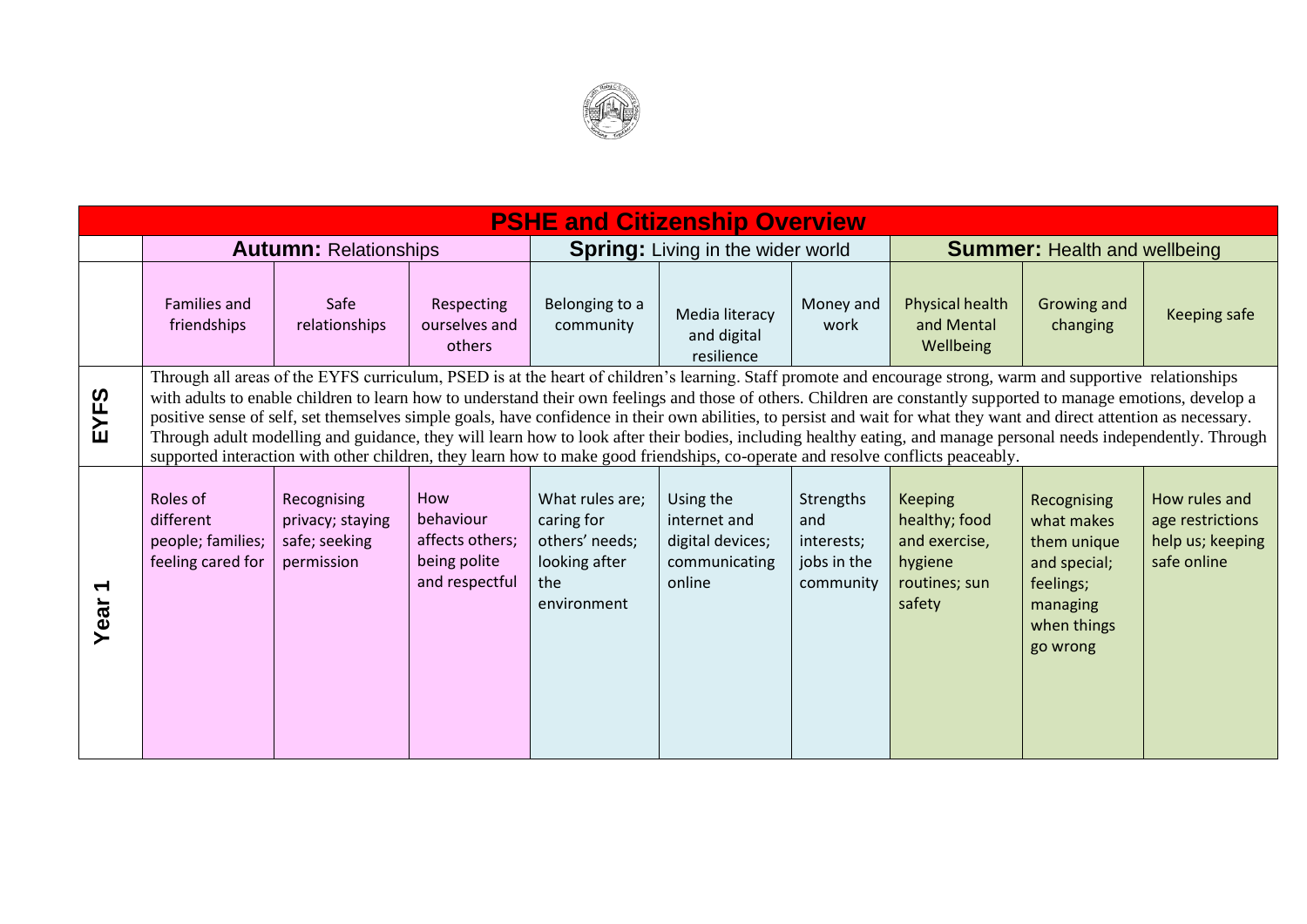| $\mathbf{\Omega}$<br>Year | Making friends;<br>feeling<br>lonely<br>and getting help | Managing<br>secrets; resisting<br>pressure<br>and<br>help;<br>getting<br>recognising<br>hurtful<br>behaviour | Recognising<br>in<br>things<br>common and<br>differences;<br>playing<br>and<br>working<br>cooperatively;<br>sharing<br>opinions | Belonging to a<br>roles<br>group;<br>and<br>responsibilities;<br>being the same<br>and different in<br>the community | The internet in<br>everyday<br>life;<br>online content<br>and information | What<br>is;<br>money<br>needs and<br>wants;<br>looking<br>after<br>money                     | Why sleep is<br>important;<br>medicines<br>and<br>keeping healthy;<br>keeping<br>teeth<br>healthy;<br>managing<br>feelings<br>and<br>asking for help | Growing older;<br>moving<br>class<br>or year                                        | in<br>Safety<br>different<br>environments;<br>risk and safety at<br>home;<br>emergencies       |
|---------------------------|----------------------------------------------------------|--------------------------------------------------------------------------------------------------------------|---------------------------------------------------------------------------------------------------------------------------------|----------------------------------------------------------------------------------------------------------------------|---------------------------------------------------------------------------|----------------------------------------------------------------------------------------------|------------------------------------------------------------------------------------------------------------------------------------------------------|-------------------------------------------------------------------------------------|------------------------------------------------------------------------------------------------|
| S<br>Year                 | What makes a<br>family; features<br>of family life       | Personal<br>boundaries;<br>safely<br>responding to<br>others; the<br>impact of hurtful<br>behaviour          | Recognising<br>respectful<br>behaviour; the<br>importance of<br>self-respect;<br>courtesy and<br>being polite                   | The value of<br>rules and laws;<br>rights,<br>freedoms and<br>responsibilities                                       | How the<br>internet is used;<br>assessing<br>information<br>online        | <b>Different</b><br>jobs and<br>skills; job<br>stereotypes<br>; setting<br>personal<br>goals | <b>Health choices</b><br>and habits;<br>what affects<br>feelings;<br>expressing<br>feelings                                                          | Personal<br>strengths and<br>achievements;<br>managing and<br>reframing<br>setbacks | <b>Risks and</b><br>hazards; safety<br>in the local<br>environment<br>and unfamiliar<br>places |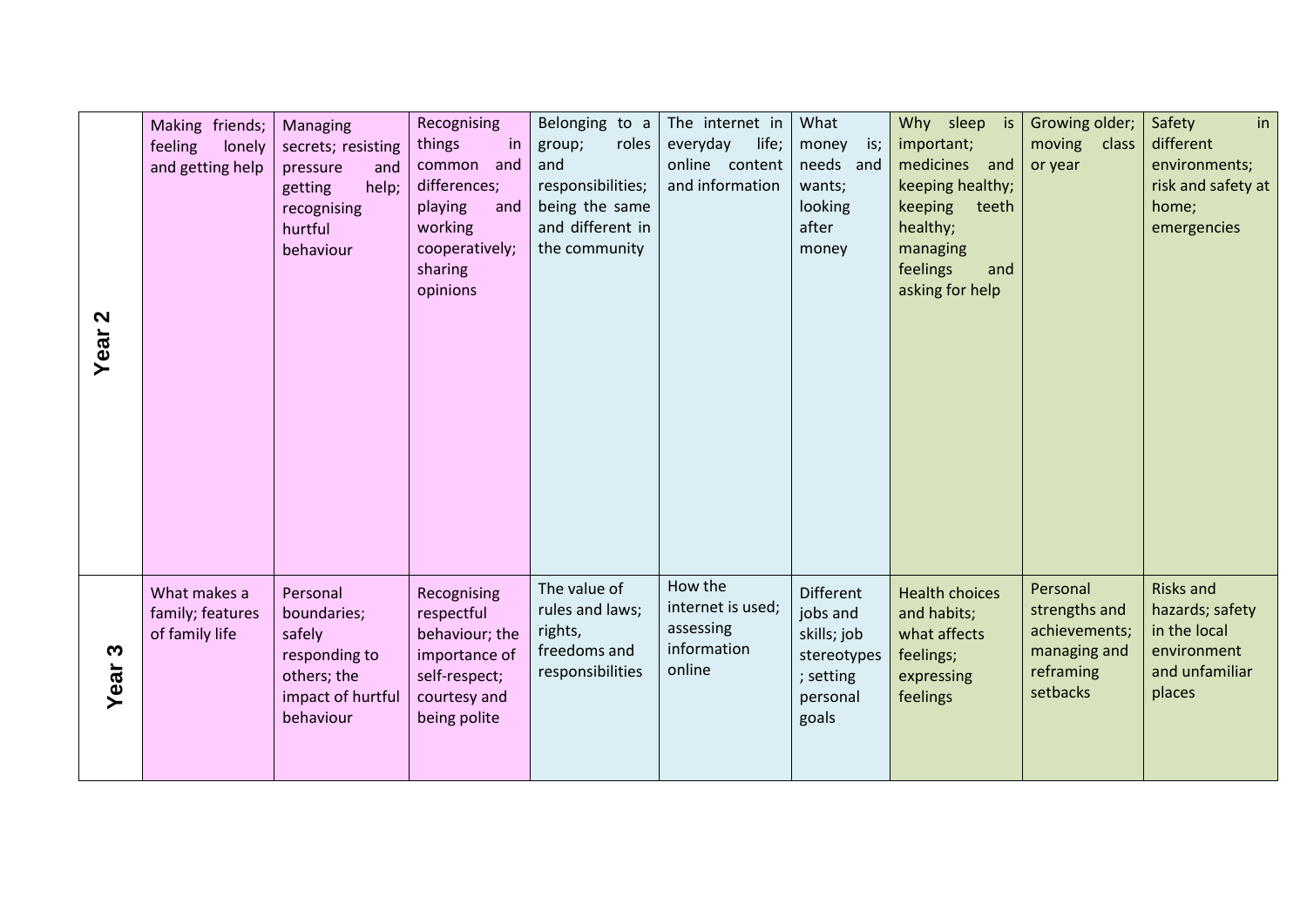| 4<br>Year | Positive<br>friendships,<br>including online  | Responding to<br>hurtful<br>behaviour;<br>managing<br>confidentiality;<br>recognising risks<br>online | Respecting<br>differences<br>and<br>similarities;<br>discussing<br>difference<br>sensitively                  | What makes a<br>community;<br>shared<br>responsibilities       | How data is<br>shared and used                                                                     | Making<br>decisions<br>about<br>money;<br>using and<br>keeping<br>money safe                                                   | Maintaining a<br>balanced<br>lifestyle; oral<br>hygiene and<br>dental care                               | Physical and<br>emotional<br>changes in<br>puberty;<br>external<br>genitalia;<br>personal<br>hygiene<br>routines;<br>support with<br>puberty | Medicines and<br>household<br>products; drugs<br>common to<br>everyday life                            |
|-----------|-----------------------------------------------|-------------------------------------------------------------------------------------------------------|---------------------------------------------------------------------------------------------------------------|----------------------------------------------------------------|----------------------------------------------------------------------------------------------------|--------------------------------------------------------------------------------------------------------------------------------|----------------------------------------------------------------------------------------------------------|----------------------------------------------------------------------------------------------------------------------------------------------|--------------------------------------------------------------------------------------------------------|
| 5<br>Year | Managing<br>friendships and<br>peer influence | Physical contact<br>and feeling safe                                                                  | Responding<br>respectfully to<br>a wide range<br>of people;<br>recognising<br>prejudice and<br>discrimination | Protecting the<br>environment;<br>compassion<br>towards others | How<br>information<br>online is<br>targeted;<br>different media<br>types, their role<br>and impact | Identifying<br>job<br>interests<br>and<br>aspirations;<br>what<br>influences<br>career<br>choices;<br>workplace<br>stereotypes | Healthy sleep<br>habits; sun<br>safety;<br>medicines,<br>vaccinations,<br>immunisations<br>and allergies | Personal<br>identity;<br>recognising<br>individuality<br>and different<br>qualities;<br>mental<br>wellbeing                                  | Keeping safe in<br>different<br>situations,<br>including<br>responding in<br>emergencies,<br>first aid |